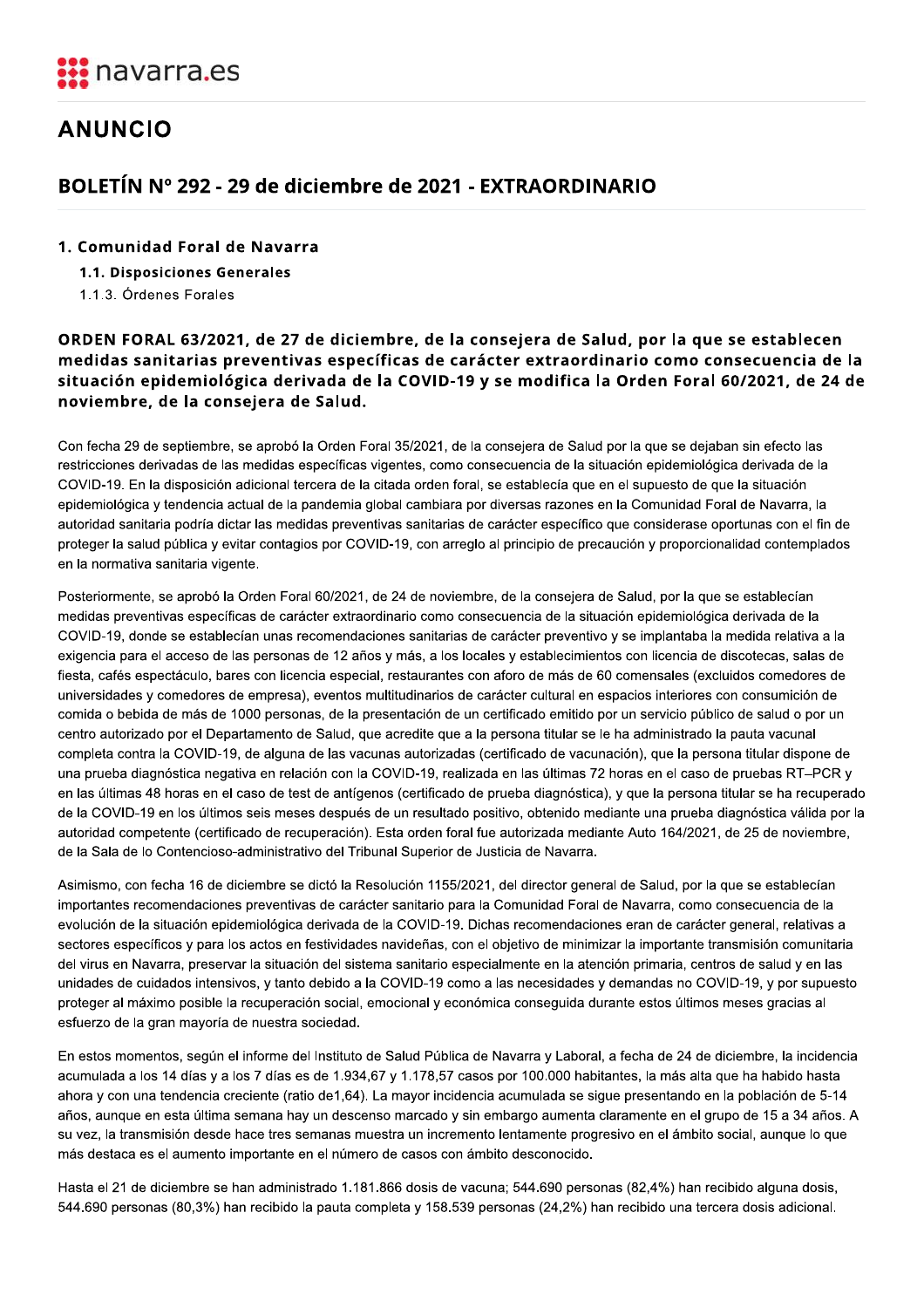Sigue señalando el informe que en este escenario de sexta onda, el 26 de noviembre la OMS y el ECDC (Centro Europeo para la Prevención y el Control de las Enfermedades), declararon ómicron como variante de preocupación. El 15 de diciembre, el ECDC publicó un documento acerca de la valoración de la emergencia e impacto potencial de la variante ómicron en el contexto actual de la variante delta para los países de la Unión Europea y del Área Económica Europea. La valoración del riesgo que realiza es que la probabilidad de diseminación de esta variante es muy alta, el impacto asistencial, dada la transmisibilidad y aun cuando la probabilidad de enfermedad grave sea igual o menor, es muy alta y en conjunto, el nivel de riesgo para la salud pública es muy alto.

El Ministerio de Sanidad con fecha del 21 de diciembre ha realizado, con esta misma metodología, una evaluación rápida del riesgo para España de la variante ómicron con las mismas conclusiones.

A esta situación se añaden otros virus respiratorios, especialmente el virus sincitial respiratorio, que ha visto adelantada su onda estacional esta temporada y cuyo ascenso vemos comenzar a frenarse esta semana y el virus de la gripe.

La intensidad de la circulación epidémica ha llegado a un nivel muy alto no conocido antes. Tras un descenso lentamente progresivo entre el 9 y el 18 de diciembre, y todavía en unos niveles de riesgo muy altos, hay varios indicadores que reflejan un nuevo aumento de la circulación del virus: un importante aumento de casos diarios (se ha triplicado prácticamente en 3 días), un aumento de la Rt hasta 1,51 y un aumento de la positividad a los 7 días de las PDIA (Prueba Diagnóstica de Infección Activa COVID-19) del 20,2%.

Todo ello coincide con la extensión de la variante ómicron, que ha multiplicado por 10 el porcentaje de muestras sospechosas del conjunto de muestras estudiadas en 1 semana (ha pasado del 2,5% al 28, 5% de la semana 49 (6 al 12 de diciembre) a la 50 (13 al 19 de diciembre) y aún es más alto en los días que se llevan de la semana 51.

Esta variante presenta una alta transmisibilidad y un cierto escape a la inmunidad producida por las vacunas. Ello lleva a la necesidad de poner en marcha medidas para reducir de forma significativa el número y duración de los contactos sociales.

El informe del gerente del Hospital Universitario de Navarra, de fecha 23 de diciembre, señala que las muestras de los días 22 y 23 de diciembre ya suponen prácticamente el 50% de ómicron de las muestras analizadas de forma aleatoria. La circulación del virus en la Comunidad Foral de Navarra ha adquirido unas dimensiones no conocidas en las últimas cuatro ondas. Solo la vacunación está protegiendo de tener una repercusión hospitalaria como la primera ola. No obstante, pese a la vacunación, las personas ingresadas en hospitales ya supera a las ingresadas en la quinta ola y también la presión en las UCI.

La vacunación por sí sola no basta para contener el virus y es necesario reforzar el sistema sanitario y establecer medidas adicionales de prevención en la comunidad, sobre todo en este momento de mayor movilidad de las personas en períodos vacacionales y con mayor difusión de virus respiratorios y de descompensación de patologías crónicas.

El informe de la gerencia de Atención Primaria pone de manifiesto que el aumento de contagios ha conllevado un aumento de la actividad en los centros de salud, tanto de las consultas presenciales y no presenciales como de las consultas domiciliarias. Además, se está realizando un importante esfuerzo en la vacunación que también repercute en la actividad de los centros, sobre todo, en la zona rural.

A este aumento de actividad, se suma el número de bajas laborales de los profesionales de los centros de salud, tanto relacionadas con infección por COVID-19, como por otros motivos.

En resumen, termina concluyendo el informe de Atención Primaria, se suma el brutal aumento de la incidencia, con el consiguiente aumento de actividad y el aumento de los profesionales en situación de baja laboral que hace tensionar el sistema sanitario.

A la vista de las conclusiones de los informes técnicos, procede reforzar las medidas tomadas en órdenes forales anteriores, ampliando los supuestos de certificado COVID-19, por una parte, a las residencias sociosanitarias donde suele concurrir gran afluencia de personas que además son más vulnerables por edad o estado de salud y muchas veces con pluripatologías y como la experiencia anterior ha demostrado se exponen a consecuencias más graves en caso de contraer la enfermedad. Asimismo, se amplía a otros espacios cerrados como restaurantes sin límite de comensales, bingos, salones de juego y apuestas y recreativos, establecimientos en espacios multifuncionales, albergues, hoteles, actividades de carácter deportivo o gimnasios, entre otros, ya que estos espacios tienen la característica de ser espacios cerrados con relajación del uso de la mascarilla, bien porque la actividad es incompatible como pueda ser al comer o beber o por realizar determinadas actividades deportivas y por consiguiente se aumenta el riesgo de contagio.

Asimismo, se establece el cierre de determinadas actividades entre las 01:00 y las 06:00 de la mañana, se adoptan restricciones en el ámbito de hostelería y restauración, tales como prohibición de consumo en barra, mesas máximo de 10 comensales, se prohíbe la restauración en eventos culturales, sociales y deportivos, y los eventos específicos para actividades navideñas deberán ser objeto de informe preceptivo por parte del Instituto de Salud Pública y Laboral de Navarra siempre y cuando superen las 500 personas en el interior o 1000 personas en el exterior.

La cobertura normativa para el establecimiento de estas medidas urgentes y necesarias, que implican algunas de ellas restricciones de derechos fundamentales, se encuentra en la legislación sanitaria. En concreto, en la Ley Orgánica 3/1986, de 14 de abril, de Medidas Especiales en Materia de Salud Pública, la Ley 14/1986, de 25 de abril, General de Sanidad, la Ley 33/2011, de 4 de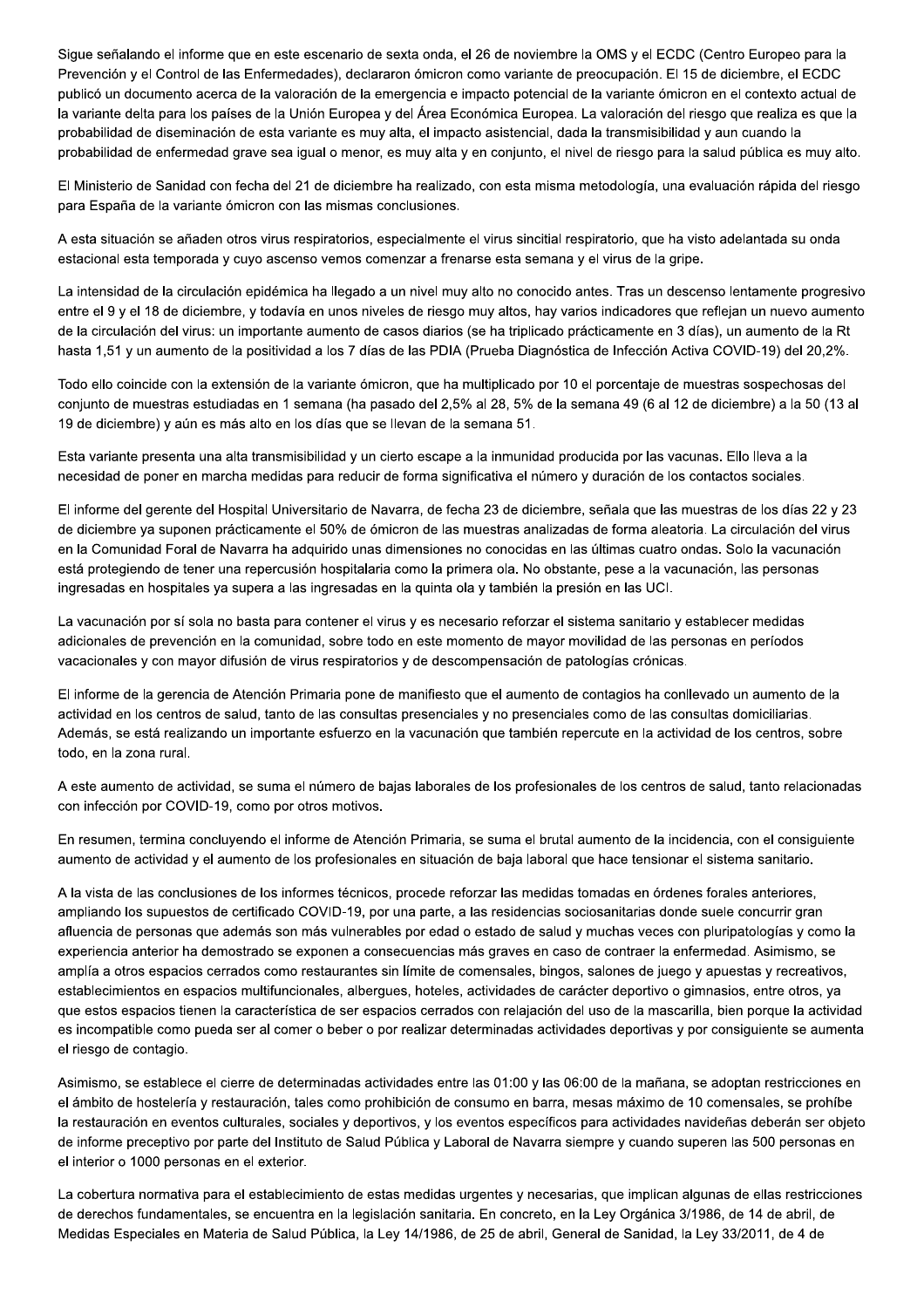octubre, General de Salud Pública. Tal y como señala la sentencia 1112/2021 del Tribunal Supremo de 14 de septiembre de 2021, de la Sala de lo Contencioso-administrativo sección 4.ª, en relación a la Comunidad Autónoma de Galicia, que a pesar del escueto contenido del artículo 3 de la Ley Orgánica 3/1986, de 14 de abril, de Medidas Especiales en Materia de Salud Pública, se ha declarado su suficiencia como norma de cobertura de las medidas sanitarias que comporten alguna restricción de derechos fundamentales, por más que dicha restricción revista un carácter liviano, como es en este caso.

La medida de ampliación de certificado COVID-19 que se contempla en esta orden foral puede afectar a derechos fundamentales tales como el derecho a la igualdad, el derecho a la intimidad, el derecho a la protección de datos personales y también a la libre circulación de personas. Señala la sentencia del Tribunal Supremo citada que la exhibición del documento que se exige no vulnera el derecho a la igualdad pues no se produce discriminación entre aquellos que están vacunados y que no lo están, dado que la medida contempla una triple modalidad: o bien el certificado de vacunación, o el certificado de los resultados de una prueba PDIA o el test de antígenos o el certificado de recuperación. Todas estas opciones son asequibles para todas las personas y tienen como obietivo de proteger la salud y la vida de las personas. En lo que respecta al derecho a la intimidad, como señala también la citada sentencia del Tribunal Supremo "no puede esgrimirse la prevalencia de este derecho frente al derecho a la vida y a la salud pública, toda vez que el dato de si se ha recibido o no la vacuna, en momentos de pandemia, es una pieza básica y esencial para impedir la propagación de la infección por COVID-19. Se trata de una información médica, pero las connotaciones que le impone la situación de la pandemia, el carácter masivo de la vacunación y la solidaridad que comporta la protección y ayuda entre todos devalúa la preeminencia de la intimidad en este caso". Respecto al derecho fundamental a la protección de datos personales el Tribunal Supremo tampoco aprecia limitación de este derecho cuando lo que se establece "para entrar en el interior de un determinado establecimiento es la mera exhibición, es decir, enseñar o mostrar la documentación en cualquiera de las modalidades exigida".

Finalmente, también podría afectar a la libertad de circulación; sin embargo, al igual que en el derecho a la igualdad, tampoco quedaría limitado este derecho al contemplarse tres modalidades: o certificado de vacunación, o resultados de pruebas diagnósticas o certificado de recuperación, de forma que por cualquiera de estas vías se podría tener acceso sin problema a los locales donde se exige. En definitiva, la limitación de los derechos fundamentales en juego (artículos 14,18 y 15 CE), ha sido calificada como "tenue" en el fundamento de derecho 8.º de la sentencia del Tribunal Supremo de 14 de septiembre de 2021.

Estas medidas propuestas, a la luz de los informes técnicos que dan soporte a esta orden foral, se consideran adecuadas, idóneas y proporcionadas en relación con los bienes jurídicos en conflicto: salud pública versus igualdad, intimidad, protección de datos personales y libertad de circulación, así como en lograr el equilibrio entre medidas sanitarias y actividad económica y social de la población.

Finalmente, el artículo 10 de la Ley 29/1998, de 13 de julio, reguladora de la Jurisdicción Contencioso-administrativa, modificado por Ley 3/2020, de 18 de septiembre, de medidas procesales y organizativas para hacer frente a la COVID-19, en el ámbito de la Administración de Justicia, dispone que las Salas de lo Contencioso-administrativo de los Tribunales Superiores de Justicia conocerán de la autorización o ratificación judicial de las medidas adoptadas con arreglo a la legislación sanitaria que las autoridades sanitarias de ámbito distinto al estatal consideren urgentes y necesarias para la salud pública e impliquen la limitación o restricción de derechos fundamentales cuando sus destinatarios no estén identificados individualmente.

En virtud del artículo 2.2 de la Ley Foral 10/1990, de 23 de noviembre, de Salud,

### ORDENO:

Primero.-Dictar las siguientes medidas preventivas específicas, de carácter extraordinario, para la Comunidad Foral de Navarra como consecuencia de la situación epidemiológica derivada de la COVID-19.

1.-Se cierra la actividad de comercio, discotecas, salas de fiesta, cafés espectáculo, salas de conciertos, bares, bares especiales, cafeterías y restaurantes, actividades culturales, bingos, salones de juego y apuestas y recreativos, así como establecimientos en espacios multifuncionales, de sociedades gastronómicas y peñas, bajeras, piperos y similares, desde las 01:00 hasta las 06:00 horas

2.-Hostelería y restauración.

En los interiores de establecimientos con licencia de bar especial, café espectáculo, bares, cafeterías y restaurantes:

a) El consumo será siempre sentado en mesa. Las barras podrán ser usadas por los clientes para pedir y recoger su consumición. Podrá permitirse el consumo en mesas que cuenten con taburetes y se encuentren pegadas a la barra. Estas mesas serán como máximo para dos personas y estarán a una distancia de 1,5 metros entre ellas.

b) La distancia entre mesas será de 1,5 metros, medidos desde los extremos de las mismas.

c) Las mesas o grupos de mesas no podrán superar las diez personas garantizando la distancia de seguridad interpersonal de 70 cm.

d) Los establecimientos deberán contar con carteles visibles donde indiquen las medidas generales a cumplir por los clientes para evitar la transmisión del virus (distancia, higiene de manos y, sobre todo mascarilla).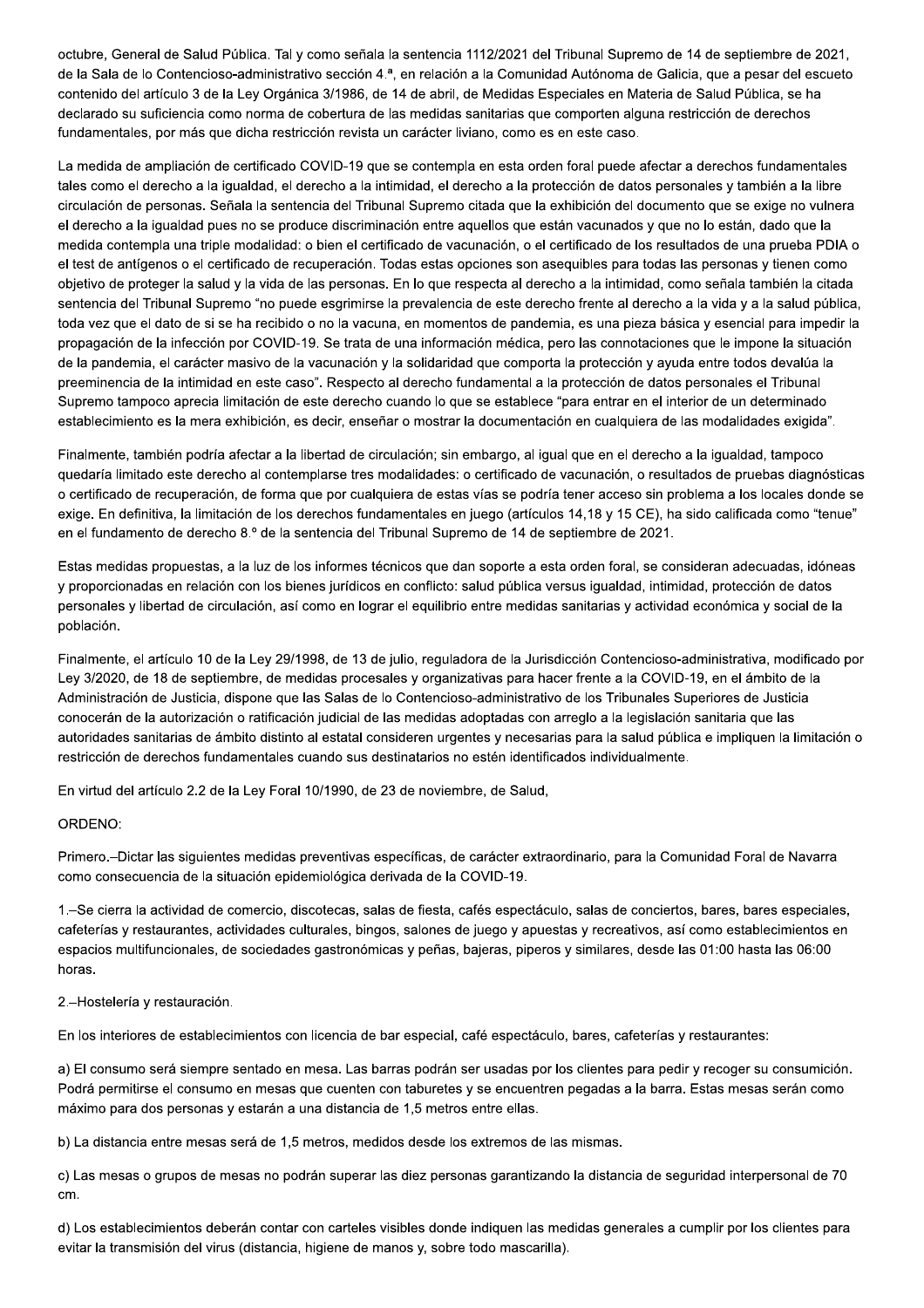e) El uso de la mascarilla será obligatorio en todo momento salvo en el momento puntual de la consumición.

f) Todas las medidas establecidas en este punto para hostelería y restauración serán aplicables para sociedades gastronómicas y peñas, así como bajeras, piperos y similares, bingos, salones de juego y apuestas y recreativos, así como establecimientos en espacios multifuncionales cuando ejerzan actividad de hostelería y restauración.

3.-En establecimientos con licencia de discoteca, salas de fiesta, cafés espectáculo se mantendrá en interior la distancia de seguridad entre clientes de diferentes grupos de convivencia de 1,5 m. El uso de la mascarilla será obligatorio en todo momento, incluido en el momento del baile, salvo en el momento puntual de la consumición.

4.-Eventos de carácter social, cultural y deportivo.

4.1. En actividades culturales y deportivas programadas, con butaca preasignada, se cumplirán las recomendaciones de la Resolución 1155/2021, de 16 de diciembre del director general de Salud. En todo caso, quedará prohibido el consumo de comidas y bebidas.

Si el aforo supera las 1000 personas en interiores y 2000 en exteriores será necesario solicitar, con carácter preceptivo, informe al Instituto de Salud Pública y Laboral de Navarra, enviando al correo ispdirec@navarra.es, la planificación de la actividad y las medidas de contingencia previstas para minimizar el riesgo de transmisión del virus.

4.2. Los eventos específicos para actividades navideñas (cabalgatas, San Silvestre, desfiles o similares) deberán ser objeto de informe preceptivo por parte del Instituto de Salud Pública y Laboral de Navarra siempre y cuando superen las 500 personas en el interior y 1000 en el exterior, para lo cual se enviará al correo ispdirec@navarra.es la planificación de la actividad y las medidas de contingencia previstas para minimizar el riesgo de transmisión del virus.

4.3. En todo caso, queda prohibida la restauración en todos los eventos de carácter cultural, social, religioso y deportivo.

4.4. En las salas de cine se permitirá excepcionalmente el consumo de alimentos y bebidas. Las salas que opten por permitir dicho consumo, deberán mantener una distancia mínima de una butaca entre unidades convivenciales.

Segundo.–Modificar el punto segundo de la Orden Foral 60/2021, de 24 de noviembre, de la consejera de Salud, por la que establecían medidas preventivas específicas de carácter extraordinario como consecuencia de la situación epidemiológica derivada de la COVID-19, que queda redactado como sigue:

"Segundo.-Adoptar medidas preventivas de carácter sanitario para el acceso a determinados establecimientos y eventos de la Comunidad Foral de Navarra:

1. El acceso de las personas de 12 años y más, a los locales y establecimientos con licencia de discotecas, salas de fiesta, cafés espectáculo, salas de conciertos, eventos multitudinarios en el interior (excepto los eventos deportivos que tengan la regulación del documento de actuaciones coordinadas del ministerio de sanidad), bingos, salones de juego y apuestas y recreativos, establecimientos en espacios multifuncionales, restaurantes (excluidos comedores de universidades y comedores de empresa), alojamientos turísticos como albergues, hoteles y similares, gimnasios, instalaciones en las que se desarrollen actividades físicodeportivas dirigidas en espacios cerrados, requiere la presentación de un certificado emitido por un servicio público de salud o por un centro autorizado por el Departamento de Salud, que acredite alguna de las siguientes circunstancias:

a) Que a la persona titular se le ha administrado la pauta vacunal completa contra la COVID-19, de alguna de las vacunas autorizadas (certificado de vacunación)

b) Que la persona titular dispone de una prueba diagnóstica negativa en relación con la COVID-19, realizada en las últimas 72 horas en el caso de pruebas RT-PCR y en las últimas 48 horas en el caso de test de antígenos (certificado de prueba diagnóstica). No serán válidas las pruebas realizadas con autotest o realizadas por los profesionales de las oficinas de farmacia.

c) Que la persona titular se ha recuperado de la COVID-19 en los últimos seis meses después de un resultado positivo, obtenido mediante una prueba diagnóstica válida por la autoridad competente (certificado de recuperación).

2. A dichos efectos, la persona que quiera acceder a estos establecimientos y locales deberá presentar y exhibir cualquiera de los certificados previstos, en soporte digital o en soporte papel, a las personas que ejerzan el control de accesos al establecimiento o local, quienes realizarán su comprobación sin conservar datos que contienen y sin hacer uso de ellos para ninguna otra finalidad que la mencionada de control de acceso.

3. Para acreditar las situaciones contempladas en los puntos b) y c) del punto 1, segundo, de esta orden foral, se admitirá la exhibición de la comunicación remitida por el Departamento de Salud del resultado negativo de la PDIA realizada en las 72 horas anteriores o certificado de laboratorios privados autorizados por el Departamento de Salud.

4. En la entrada de los locales y establecimientos se deberá colocar un cartel, en una zona visible, que informe de la exigencia del certificado a que se refiere el punto segundo de esta orden foral para el acceso al establecimiento o local.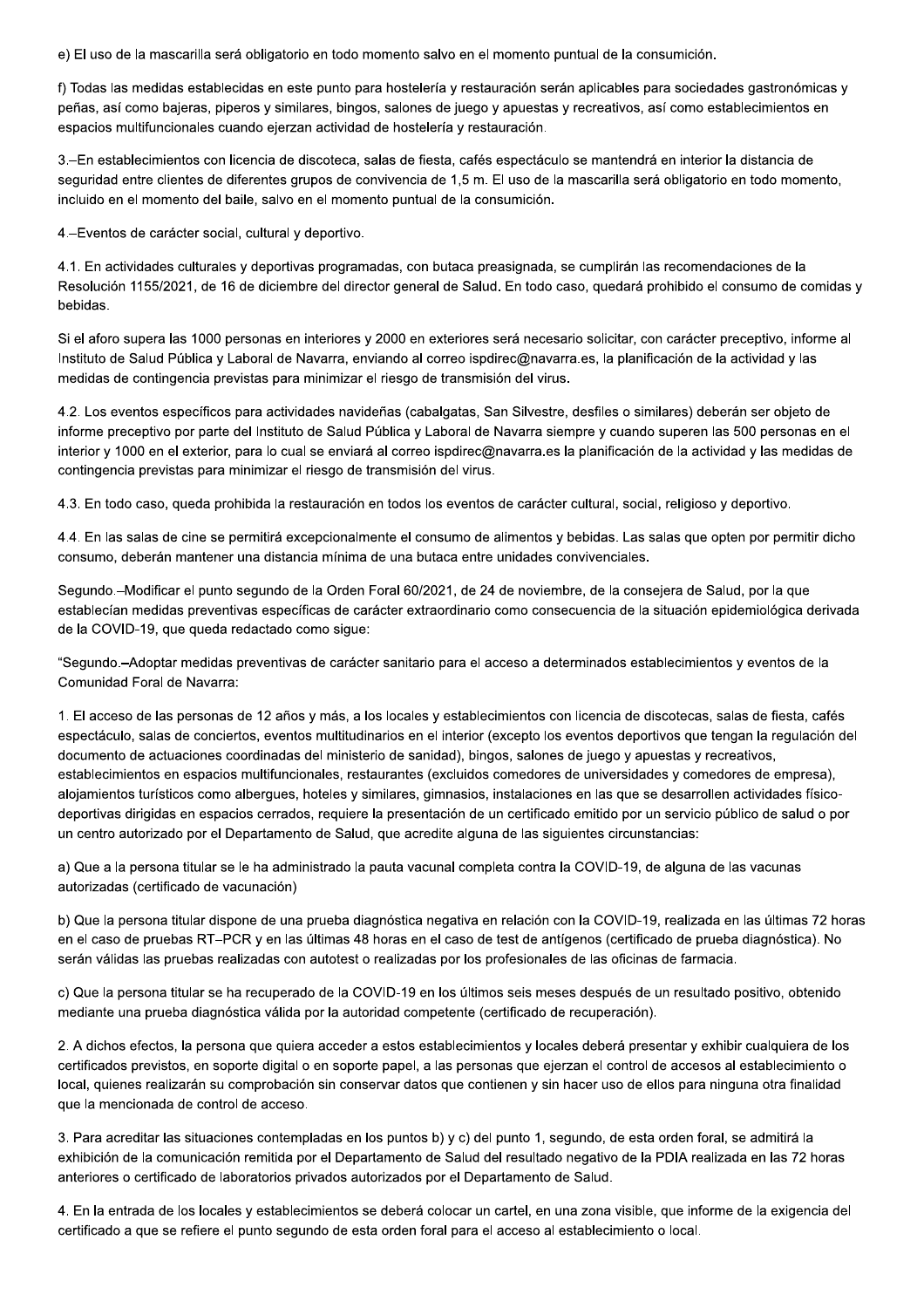5. Se excluyen de este requisito de control de acceso a los locales y establecimientos referidos en el apartado 1 del punto segundo de esta orden foral, los espacios y terrazas al aire libre de dichos establecimientos.

Tercero.-Se añade un punto segundo bis a la Orden Foral 60/2021, de 24 de noviembre, de la consejera de Salud, por la que establecían medidas preventivas específicas de carácter extraordinario como consecuencia de la situación epidemiológica derivada de la COVID-19, que queda redactado como sigue:

"Segundo bis. Residencias sociosanitarias.

1.-Establecer las siguientes recomendaciones para las personas residentes de los centros sociosanitarios, profesionales que trabajan en ellos y familiares y visitantes.

1.1. Vacunarse es la mejor protección. Se ha demostrado que las personas vacunadas que se contagian tienen síntomas más leves, y que se reducen los casos de hospitalización y de muerte.

1.2. Ventilación de espacios interiores. Ventilar implica renovar el aire, es decir, sustituir el aire interior, potencialmente contaminado, con aire exterior. Siempre que sea posible se realizará ventilación natural, abriendo ventanas o puertas de paredes opuestas. Si la ventilación es forzada, se debe maximizar la entrada de aire exterior y evitar la recirculación del aire. Los centros deberán establecer protocolos para realizar dicha ventilación de forma periódica, pudiendo ser valorada mediante la detección y registro de niveles de CO2.

1.3. Higiene de manos frecuente con agua y jabón o con soluciones hidroalcohólicas.

1.4. Mantener la distancia de seguridad de 1,5 metros siempre que sea posible.

1.5. Evitar las reuniones y las actividades de un número elevado de personas.

1.6. Uso de mascarillas:

a) No es exigible el empleo de mascarillas en el interior del centro a las personas residentes de centros sociosanitarios con un porcentaje de vacunación superior al 80%.

b) Sin embargo, se aconseja el uso de la misma por aquellas personas residentes que no se hayan vacunado.

c) Todas las personas visitantes tendrán que hacer uso de la mascarilla quirúrgica IIR durante todo el tiempo que permanezcan en los espacios interiores del centro. En los exteriores lo harán cuando no puedan mantener la distancia de 1,5 m.

d) La necesidad de emplear mascarilla por parte de los y las profesionales durante su jornada laboral se ajustará a la normativa vigente. Actualmente, esta obliga a su empleo durante toda la jornada laboral, además de seguir aplicando las medidas preventivas recogidas en los protocolos de salud preventiva y laboral. Se insiste en el respeto de la distancia de seguridad en los periodos de descanso que impliquen retirada de mascarillas. Sique en vigor el empleo de mascarillas FFP2 para profesionales de atención directa de los centros sociosanitarios, y protección ocular en los momentos de ingesta de comida y aseo.

2.–Adoptar medidas preventivas para el acceso de familiares y visitantes a los centros sociosanitarios.

2.1. No se permitirán visitas a personas en aislamiento por COVID-19 por contacto estrecho, exceptuando aquellas que pudieran encontrarse en situación de últimos días. En este caso se llevarán a cabo con las medidas preventivas adecuadas al nivel de riesgo.

2.2. Las personas familiares y visitantes que sean contacto estrecho con personas infectadas por COVID-19, no podrán realizar visitas.

2.3. Para acceder al interior de los centros, las personas familiares y visitantes deberán presentar un certificado emitido por un servicio público de salud o por un centro autorizado por el Departamento de Salud, que acredite alguna de las siguientes circunstancias:

a) Que a la persona titular se le ha administrado la pauta vacunal completa contra la COVID-19, de alguna de las vacunas autorizadas (certificado de vacunación).

b) Que la persona titular dispone de una prueba diagnóstica negativa en relación con la COVID-19, realizada en las últimas 72 horas en el caso de pruebas RT-PCR y en las últimas 48 horas en el caso de test de antígenos (certificado de prueba diagnóstica). No serán válidas las pruebas realizadas con autotest o realizados por los profesionales de las oficinas de farmacia.

c) Que la persona titular se ha recuperado de la COVID-19 en los últimos seis meses después de un resultado positivo, obtenido mediante una prueba diagnóstica por la autoridad competente (certificado de recuperación).

d) En el caso de no haber recibido la vacuna por contraindicación de su estado de salud, las personas visitantes tendrán que presentar un documento emitido por un servicio de salud que acredite este hecho. Estas personas deberán llevar una mascarilla FFP2.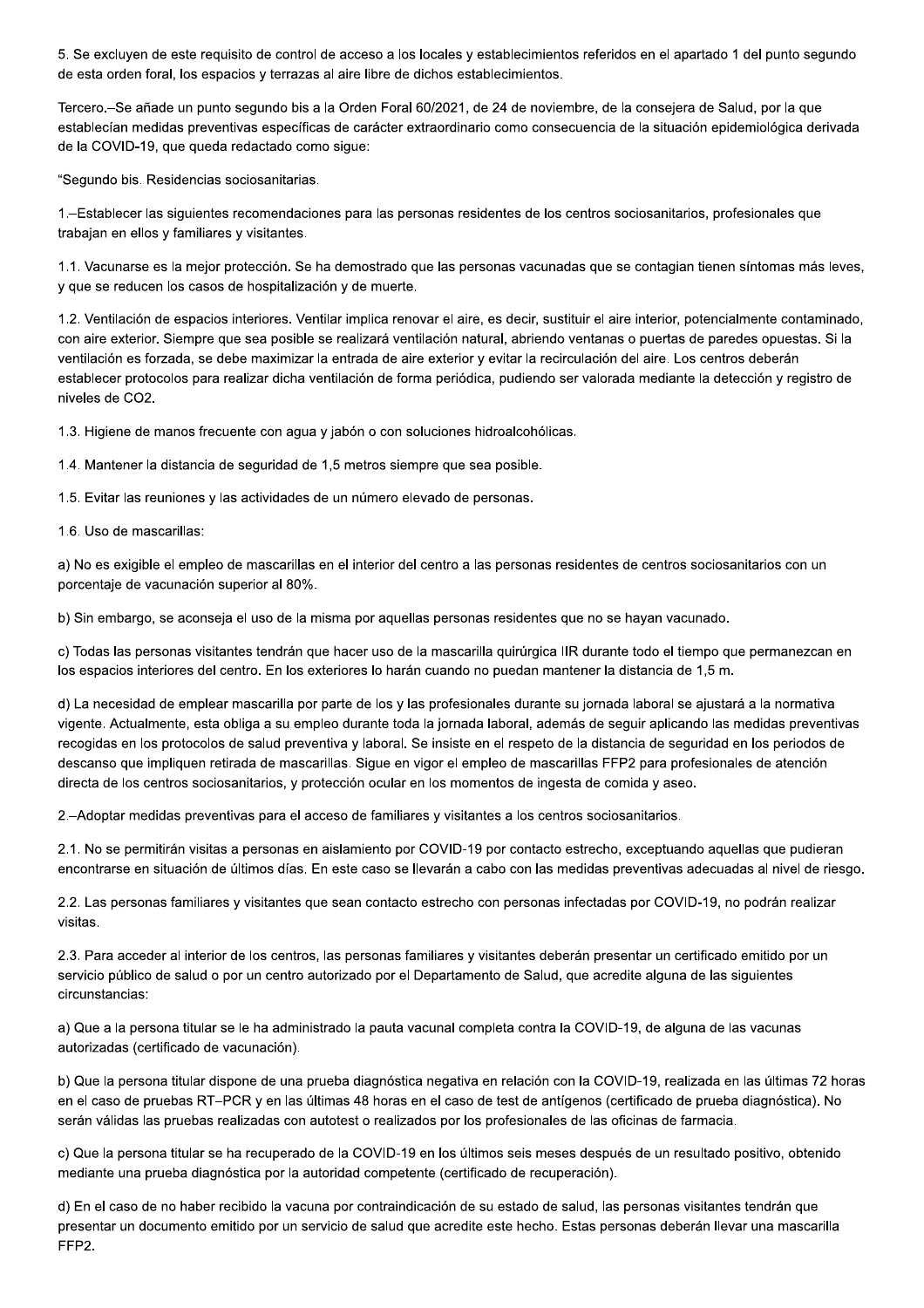e) Los menores que por la edad no puedan vacunarse, para realizar las visitas deberán llevar una mascarilla FFP2.

En situaciones de final de la vida, se permitirá el acceso a familiares o visitantes que no presenten los certificados del punto 3, con las condiciones de seguridad y equipos de protección individual correspondientes.

2.4. A dichos efectos, la persona que quiera acceder al interior de los centros deberá presentar y exhibir cualquiera de los certificados previstos, en soporte digital o en soporte papel, a las personas que ejerzan el control de accesos al centro, quienes realizarán su comprobación sin conservar datos que contienen y sin hacer uso de ellos para ninguna otra finalidad que la mencionada de control de acceso.

2.5. Para acreditar las situaciones contempladas en el punto 3 de esta orden foral, se admitirá la exhibición de la comunicación remitida por el departamento de Salud del resultado negativo de las pruebas diagnósticas realizada en las 72 horas anteriores o certificado de laboratorios privados autorizados por el Departamento de Salud.

2.6. En la entrada de los centros se deberá colocar un cartel, en una zona visible, que informe de la exigencia del certificado a que se refiere el punto 2 de esta orden foral.

2.7. Se mantiene la recomendación de utilizar preferentemente, para las visitas, los espacios exteriores siempre que sea posible.

2.8. Con carácter general, se podrá disponer de espacios específicos para celebrar los encuentros entre las personas residentes y sus visitantes o familias, aunque cada centro aplicará las medidas organizativas de distribución necesarias para evitar la aglomeración de personas visitantes en el interior del centro. Las visitas se podrán realizar también en las habitaciones de las personas residentes, respetando las distancias, las rutinas y la vida cotidiana de las personas residentes.

2.9. La frecuencia y la duración de las visitas se establecerán de acuerdo con la persona usuaria y sus familiares.

2.10. Se deberá mantener el registro de visitas que permita una localización ágil de los visitantes que hayan acudido al centro.

2.11. Las personas visitantes firmarán el compromiso de cumplir las medidas preventivas durante las visitas que pudieran realizar a la persona residente.

2.12. Cuando en un centro exista una persona afectada por COVID-19 o en cuarentena por contacto estrecho, se habilitarán espacios seguros para la realización de visitas, hasta que se levante el aislamiento de la persona o personas afectadas. Cuando el centro disponga de una zona específica de aislamiento se podrán mantener las visitas en el resto de unidades.

2.13. La persona residente o sus familiares tienen la obligación de informar a la dirección del centro si presentasen síntomas compatibles con COVID-19 en los 14 días posteriores a la visita.

3.–Adoptar medidas preventivas para las salidas de las personas usuarias del centro residencial.

3.1. Todas las salidas deberán realizarse manteniendo las medidas de seguridad exigidas para el conjunto de la población y las normas generales que desde el Departamento de Salud se establezcan en cada momento, en función de la situación epidemiológica.

3.2. No se permitirán salidas fuera del centro a las personas con COVID-19 o aquellas no vacunadas en situación de cuarentena por contacto estrecho.

3.3. Se autorizan las salidas de las personas no afectas de COVID-19 y de las personas residentes vacunadas en seguimiento por contacto estrecho. Estas seguirán las directrices del ISPLN, que incluyen evitar contacto con personas vulnerables-no vacunadas, usar mascarilla en interacciones sociales, vigilancia de síntomas y realizar las pruebas diagnósticas correspondientes. En cualquier caso, las personas consideradas contacto estrecho seguirán la normativa que, en cada momento, establezca el ISPLN.

3.4. La realización de pruebas diagnósticas tras las salidas se ajustará a lo que, en cada momento, y en función de la situación epidemiológica, dicte el Instituto de Salud Pública y Laboral de Navarra.

Cuarto.-Modificar el punto sexto de la Orden Foral 60/2021, de 24 de noviembre por la que se establecen medidas preventivas específicas de carácter extraordinario como consecuencia de la situación epidemiológica derivada de la COVID-19, que queda redactado como sigue:

"Sexto.-Esta orden foral se publicará en el Boletín Oficial de Navarra y entrará en vigor a las 00.00 horas del día 27 de noviembre y tendrá una vigencia hasta el 14 de enero de 2022, ambos incluidos".

Quinto.-Se recuerda la vigencia de la prohibición de celebraciones de convivencia y ocio con consumo de alcohol (tipo "botellón" y similares) en la vía pública, parques y plazas públicas y en otros lugares de tránsito público, de conformidad con el artículo único dos del Decreto-ley Foral 6/2021, de 21 de junio, por el que se derogan total o parcialmente decretos-leyes forales por los que se aprobaron medidas extraordinarias para hacer frente a la crisis sanitaria provocada por el coronavirus (COVID-19).